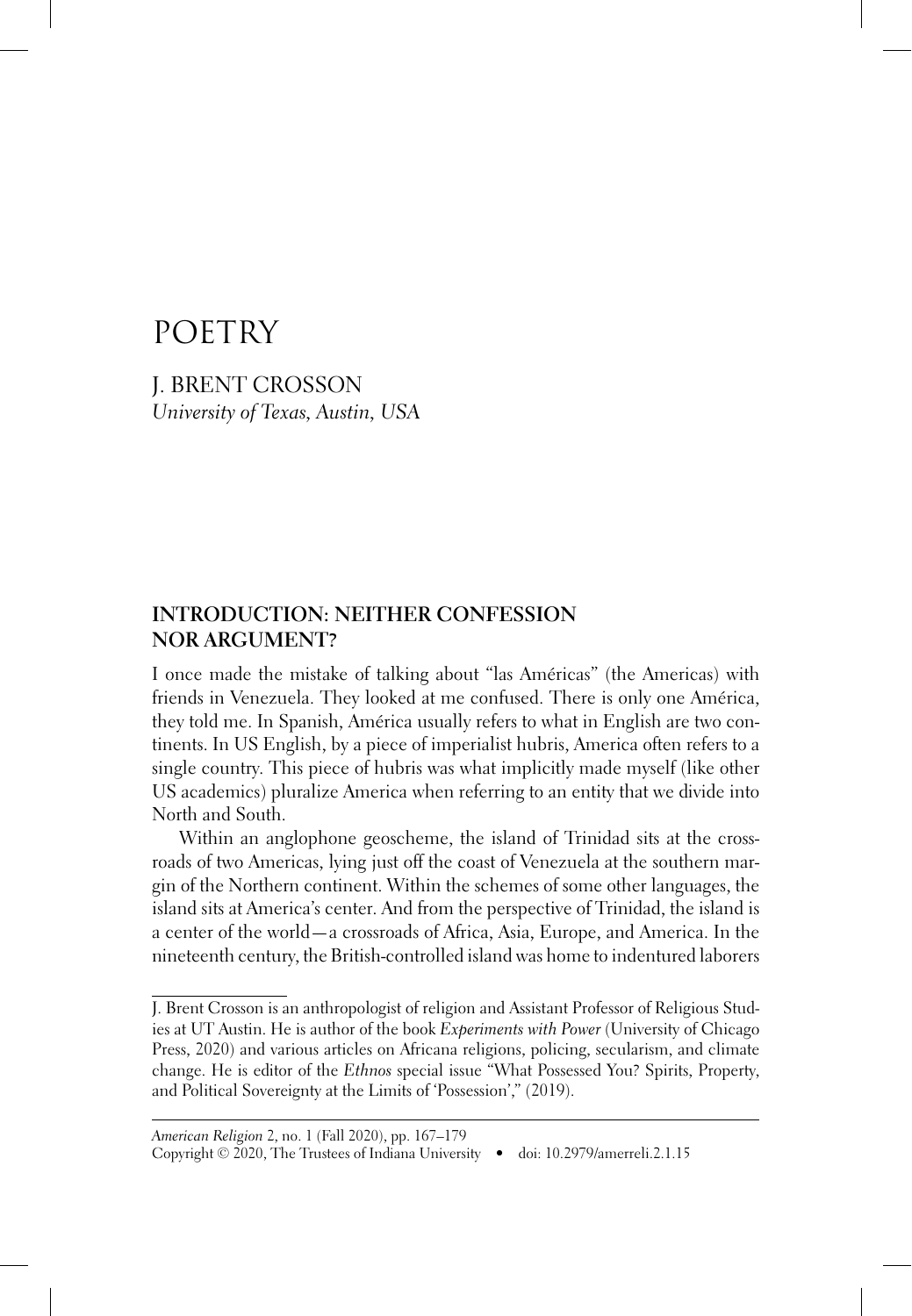

Figure 1: Flags of the Spiritual Nations, Spiritual Baptist Church Yard, Trinidad, Photograph by Olivia Fern.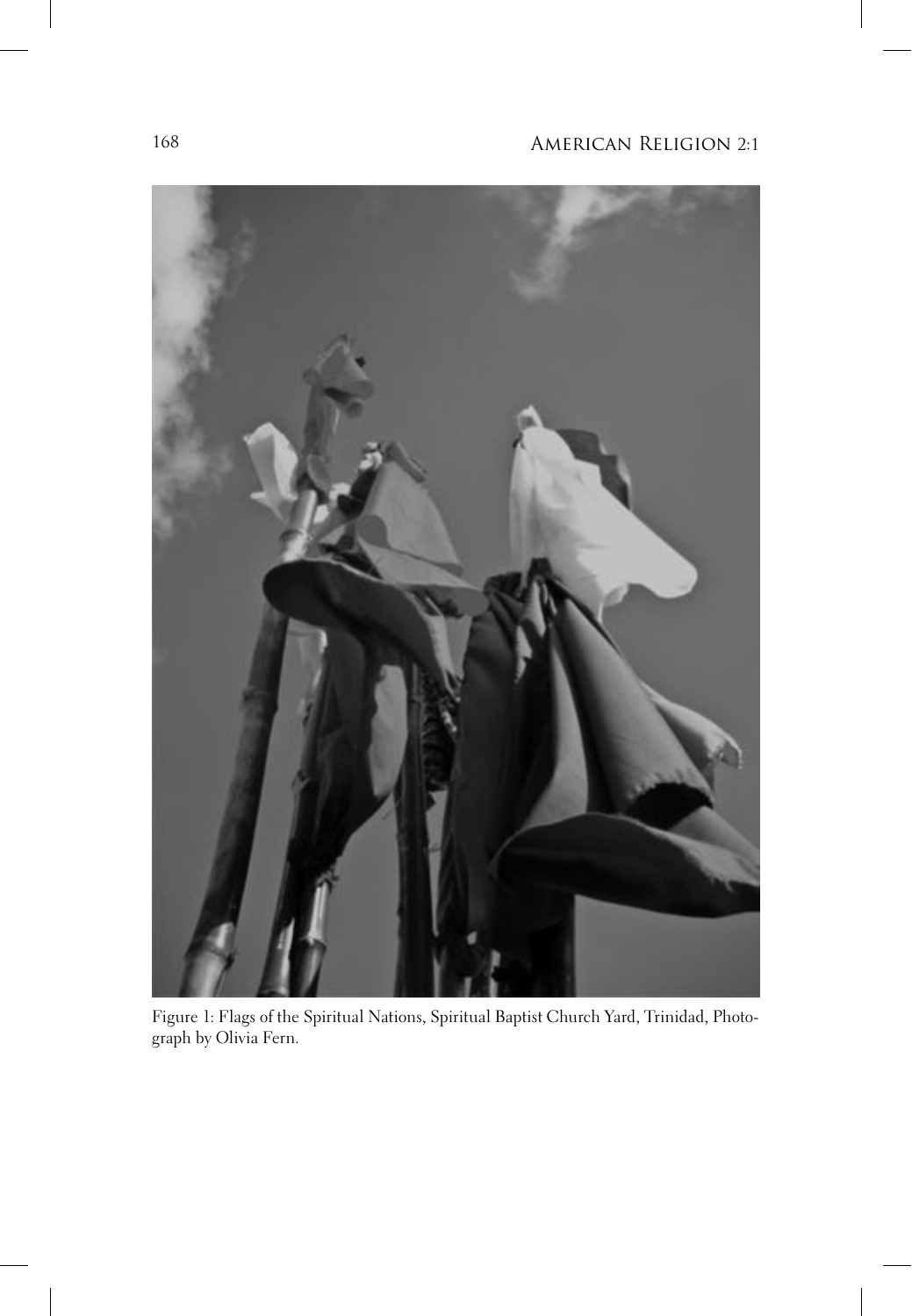from India and China, escaped slaves from the US, Native Americans from Venezuela, and Yoruba communities from West Africa (amongst other groups that helped to form what African religions in Trinidad call "spiritual nations"). While this small island might be marginal within the geoscheme of Americaas-nation, Trinidad is also a global crossroads of nations.

Like Trinidad, a crossroads is a center point that is also liminal, a space of convergence and divergence. Whether margin or center, the crossroads are a charged space of potentiality in the ritual practices of African religions in America. In the Yoruba-inspired practices of Trinidad, Eshu is the particular Orisha (spiritual power) of the crossroads and the first Orisha honored to begin "feasts" (rituals of spirit manifestation).<sup>1</sup> All ritual practices, however, are crossroads—charged points of convergence for radically different kinds of nations, powers, and beings in a particular spot of ground or water. The following poem is about one such ritual (a festival for Olokun, the Orisha of the deep sea) and one particular crossroads (the narrow gulf that separates Trinidad and Venezuela).

This crossroads at the center of America is now a particularly fraught one. In 2019, the Trinidad and Tobago Coast Guard began intercepting the small ferry boats that regularly crossed the few miles of sea separating Trinidad and Venezuela. My mother-in-law and her teenage daughter were on one of the last ferry boats allowed to cross these waters, arriving for our wedding in Trinidad and staying for one month before returning to Venezuela. As we waited seven hours for them to clear immigrations, I heard harrowing stories of mistreatment and exploitation in Trinidad shared by Venezuelans waiting beneath the tamarind tree that provided the only shade outside of the port's security checkpoint. As we talked, I remained painfully aware that this dehumanization of Venezuelans in Trinidad was, to a considerable extent, the consequence of unprecedented acts of economic aggression against Venezuela committed by my own home country (the United States).<sup>2</sup> For me, the waters between Trinidad and Venezuela are

<sup>1</sup> More elaborated "paths" (or forms) of Eshu (as Echú or Exú) also exist in Yorubainspired traditions in Cuba and Brazil.

<sup>2</sup> This US aggression against Venezuela has included supporting coups and destabilization attempts, pressuring any international entity that engages in trade or humanitarian exchange with Venezuela, dispatching this century's largest US military deployment in the Western Hemisphere to Venezuela's borders, seizing the assets of CITGO (the foreign arm of Venezuela's national oil company) and eventually assigning them to the US-based right-wing Venezuelan opposition, and helping to block Venezuela's attempts to liberate a billion dollars of its frozen foreign reserves from the Bank of England and assign the money to the UN Humanitarian Response Depot to administer humanitarian assistance during the coronavirus pandemic.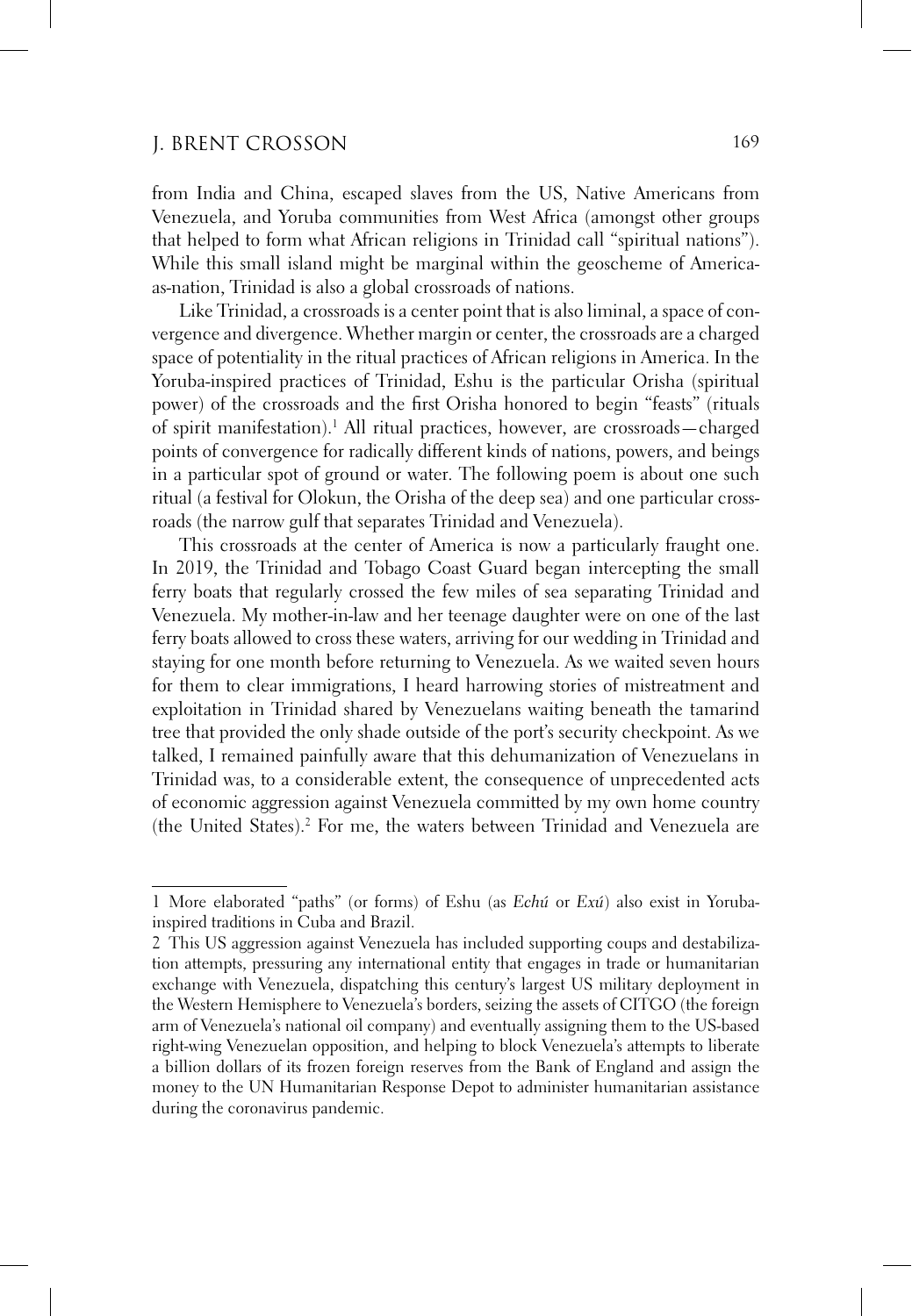thus a fraught crossroads of the Americas in ways that go beyond the particular Orisha sea ritual described in the poem below.

This ritual began a year and a half before my mother-in-law's crossing, in 2017, when members of a Yoruba-centric shrine in Trinidad, carrying drums and libations, boarded a boat in the island's Caroni Swamp. They made their way toward the sea separating Trinidad and Venezuela, where they would release a smaller boat filled with offerings for Olokun. This poem is dedicated to that shrine, the Egbe Onisin Eledumare, and their charismatic leader, known affectionately as Oludari. I am not a member of the shrine, but they have been kind enough to let me accompany them over the years as they have performed the world-altering work of what Oludari calls "Yoruba sacred science." I felt like that science deserved something more than social scientific prose, so I turned toward poetry.

The turn toward poetry, as other articles in this issue suggest, is an incipient and under-valued movement within academic writing, but a much-needed one. I feel like a significant block to valuing poetry and other creative forms in our fields is not so much an obsession with objectivity (haven't we beaten that horse to death?) but that academic writing works within the gate-keeping conventions of a certain genre. In cultural anthropology and religious studies (as well as many other fields) I would call that genre "the argument." In writing my first book, I found that I experienced the most pleasure in crafting the creative interludes that threaded and mirrored the more explicit arguments of the chapters. With the pressures of "the book" somewhat relieved by its completion, I began to experiment with creative forms that were responsible to more than an academic argument.

While I wanted to do something more than reproducing the form of the argument, I was equally wary of reproducing the generic form of much modern poetry—the confessional. In the 1980s, in response to a previous wave of the crisis of objectivity, the discipline of cultural anthropology had already flirted with confession, often calling such a move "reflexive." The hope was that confession could liberate ethnography from the colonial fiction of the distanced, objective observer by including the autobiographical reflections of the academic (if only as a section in the introduction). But reflexivity was critiqued for making the academic "I" even more central to ethnography rather than deconstructing the agency of the academic in relation to its subjects of research. In a confessional mode, I worried that poetry could also end up making the academic central, this time as a person with feelings as well as reasons.

So how can poetry do more than simply revealing that academics have personal lives and feelings, especially considering that the way "the personal" gets constructed is often the means through which structures of power are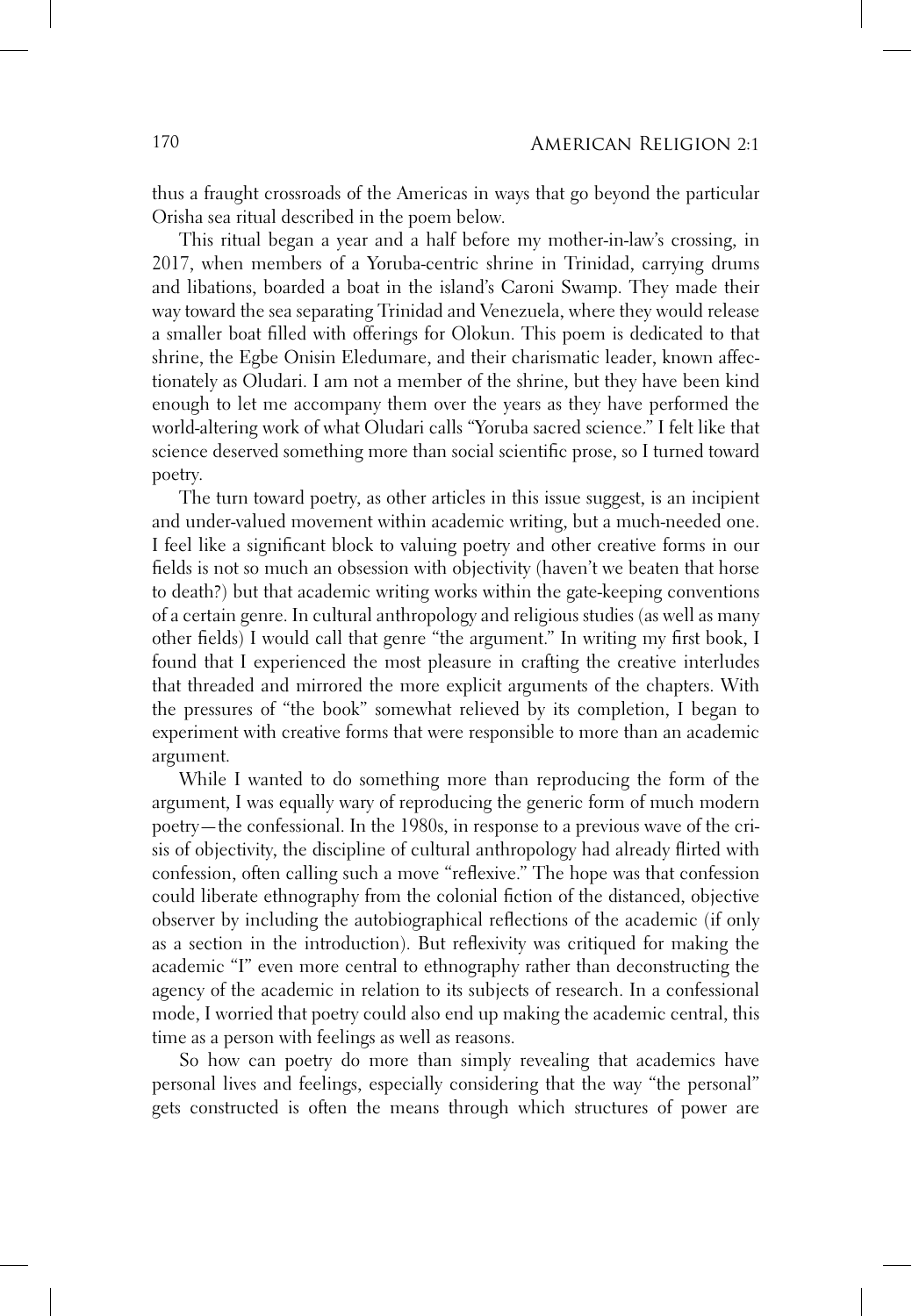maintained? Instead of unveiling a confessional "I," how could poetry make what Donna Haraway calls oddkin, lyrically transgressing constructs of family, citizenship, and the private sphere? I think that is precisely what the Egbe Onisin Eledumare does with the ritual practices they call "work" or "science." The piece below is just an attempt at writing down the Egbe's poetics of making "spiritual" nations" of belonging based in diasporic ritual kinship rather than blood or the borders of countries on a map.

In the poem included here, I stayed within the descriptive bounds of ethnographic poetry, leaving the speaking "I" cloaked and uninterrogated. Backgrounding the "I" to tell the stories of others bucks the confessional bent of much poetry. Yet, such backgrounding of an ethnographic "I" has also been at the crux of field work as a colonial endeavor, in which scrutiny is nowhere near symmetrical and the observer has the gendered, raced, or classed privilege of disembodiment. So in the future, I would like to do in poetry what I attempted in the article "Don't Study People," in which I foregrounded the less-than-comfortable moments of frustration, conflict, and physical discomfort during long-term field research that I unconsciously excluded from other work in order to keep the ethnographic "I" in the background and the academic "I" intact. Reviewers told me that the article was beautifully written, but that I was not making enough of an argument or an intervention in the discipline. So in revisions I tried to present a case to a jury composed of my peers (other academics in a particular field) rather than simply telling a story in which the moral was visceral.

It's important to recognize these myriad ways that disciplines and fields exert informal mechanisms for disciplining how we write (and reinforcing the preeminence of writing itself). But it would also be limiting to underestimate the possibilities for different forms of expression. Apart from the ethnographic "I" of descriptive reportage (whether lyrical or dry) and the academic "I" of the critical argument, there are other possibilities. Elsewhere I've tried to experiment with surreal changes of subject, distributed affect, or hard cuts from personal trauma to TV news. I feel less comfortable submitting that poetry to the few academic journals that publish creative work and more comfortable with sending those poems to literary reviews. I suppose I still have this division between the subgenre of "ethnographic poetry" and what I consider to be out of bounds within academia. Perhaps this division unsettles the argument I've just been performing here, showing how transgressive the eruption of "the personal" into realms that get labeled "professional" or "public" can be. That eruption happens toward the end of the poem below, but it would be easy to miss without knowing about my own relationship to the waters between Venezuela and Trinidad.

In Spanish, the words for "genre" and "gender" are the same. Writing outside the conventions of the argument can bend the genre of academic production, and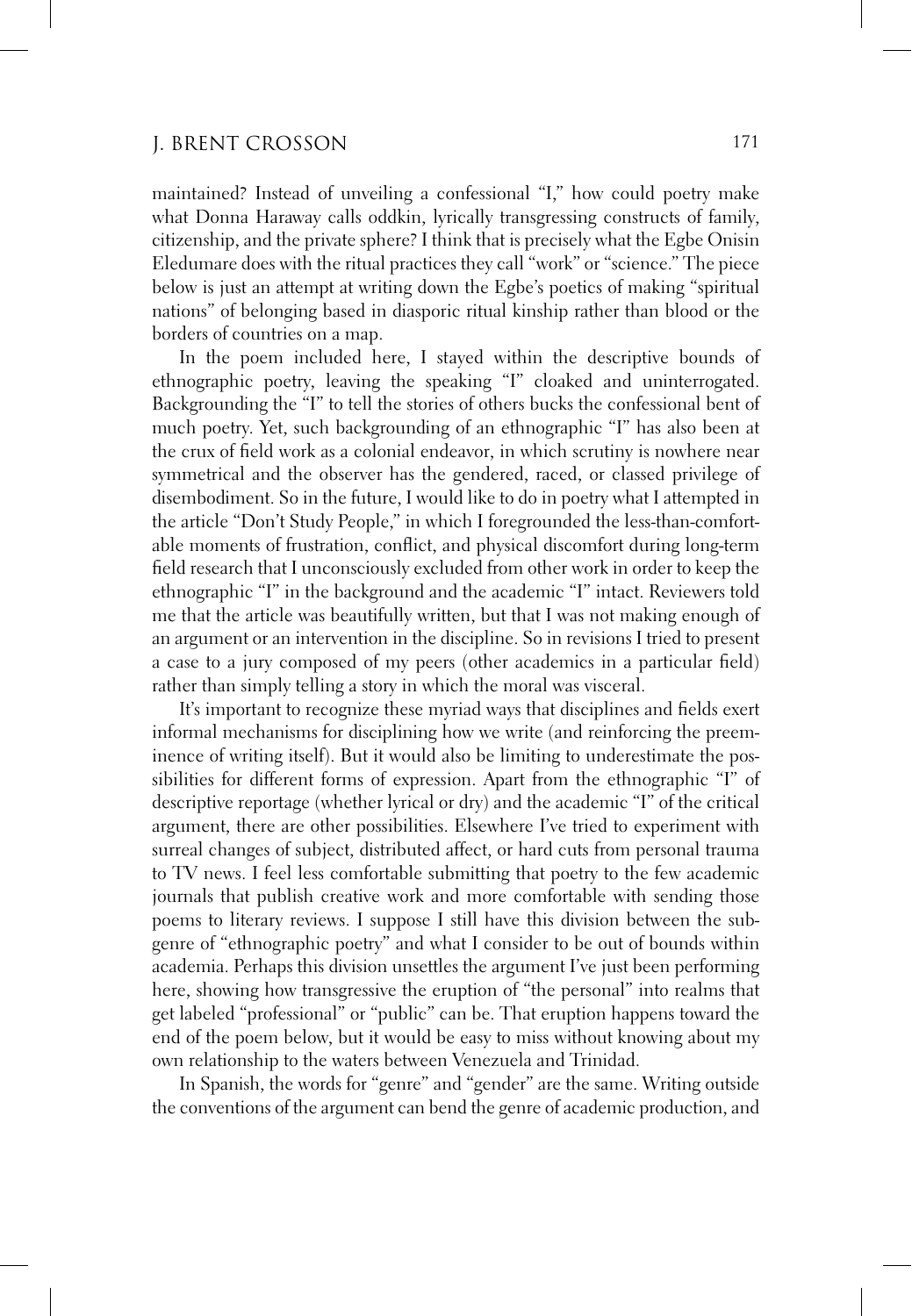

Figure 2: Caroni Swamp, Olokun Festival 2017, Photograph by the Author.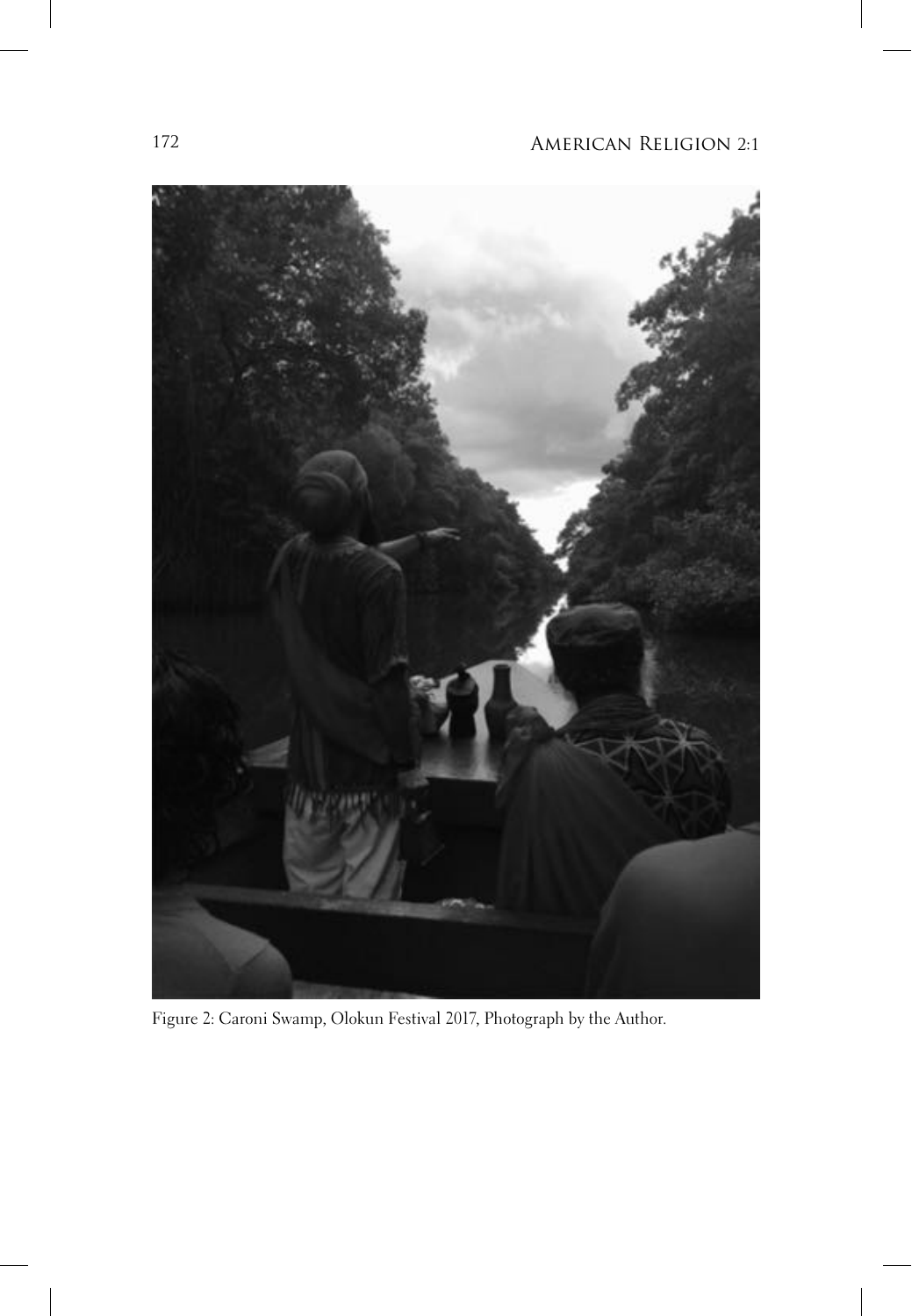poetry is ideally suited for this bending. Poetry is not about making arguments, staking a position, constructing a linear line of reasoning, and marshaling supporting evidence. Poetry does things with words, thinking with the ear. All the poetry I write is political, and there can be implicit arguments. But poetry is an action, and any argument is an echo that can only unfold as an aftershock resounding in wildly different architectures of experience. For this to happen, there has to be some initial impact, when words become physically piercing or impactful.

And now that I have begun to make an argument against the hegemony of the argument in our genre-ed performance as academics, let's just leave it there. After all, the point of this is to begin to value the act of poetry and other generic experiments, rather than privileging a second-order argument about it.

#### A CELLULAR RITUAL

(Olokun Festival, Egbe Onisin Eledumare, Trinidad)

J. Brent Crosson

#### $\mathbf{1}$ .

With a Nokia phone in one hand and a flip phone in the other, he has Nigeria in the right ear and Venezuela in the left. He's balancing between continents, standing up on this fishing boat they're calling Ra that bobs in the sea between Trinidad and Venezuela. North America and South.

### $\overline{2}$ .

This cellular ritual begins at dawn in a swamp that's sanctuary for scarlet ibis flocks. They look maroon in the shade of mangrove trees— Trinidad's national bird, colored by the shrimp of Venezuelan estuaries. And as we leave the dock, so do the birds.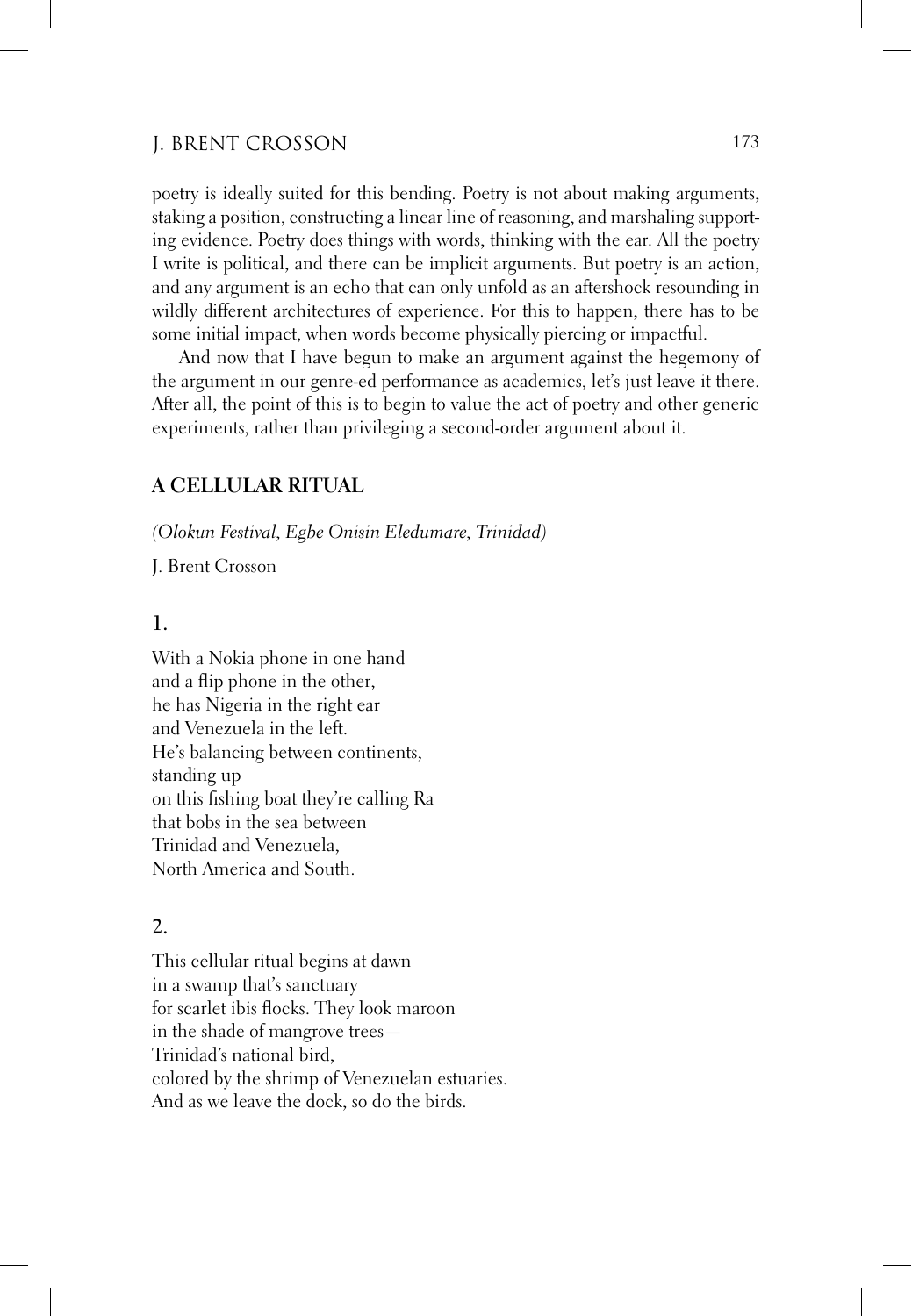They set our course, and he stands up to urge the drums of this fishing boat ministry to play like they'd propel us through the mangroves to the open sea, preceded by the ibis and guided by the hand of a pilot named Ram Singh, as we string together the outboard staccato and stutterless speech of drums and pistons into a melody sung for Ogun.

There are older heads marooned in the mangroves, he says, as we motor through water colored by mud and dead leaves. They escaped sugar estates and history but not the social media of the dead: skin stretched over hollowed tree trunks. So don't stop drumming, he says as we pause to duck a low-hanging branch wrapped by a brown snake.

Then the trees open up, and across the bay the sky scrapers of Port of Spain reflect back the sun. Ram Singh cuts the motor, lets the boat drift slowly west where mountains settle in Venezuela like smoke. That's when he asks for another phone, stands up to become the leader of a cellular ritual to make a nation out of water,

#### 174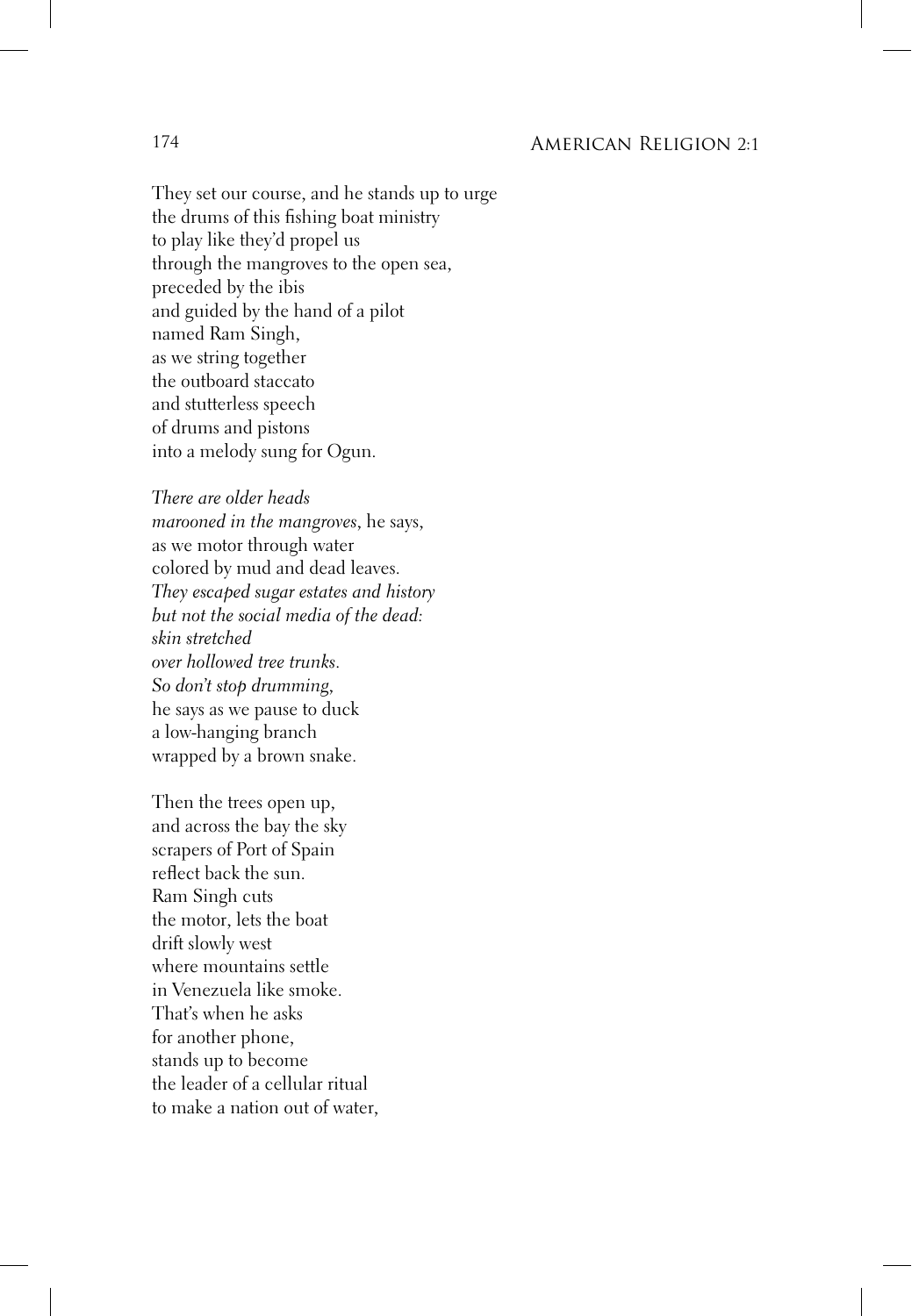with his words bouncing between Africa, outer space, and a boat drifting from one America to the other. rehearsing

with a song for the ocean how to become African

without land.

Throw the anchor, Ram Singh.

## $\overline{3}$ .

Inside the boat bobbing between nations there is another boat, a fiberglass wedge filled with wedges of melonofferings for the power that lives at the bottom of the sea. And inside his cell phone is another cell phone held to the head of his spiritual kin in another land. No common language or carnal blood, no means of translation between heads and cells and melons, but still there's a nation held together by a regression of scale as infinite as the sea receding to a horizon of smoke.

And inside this nation of nationless ocean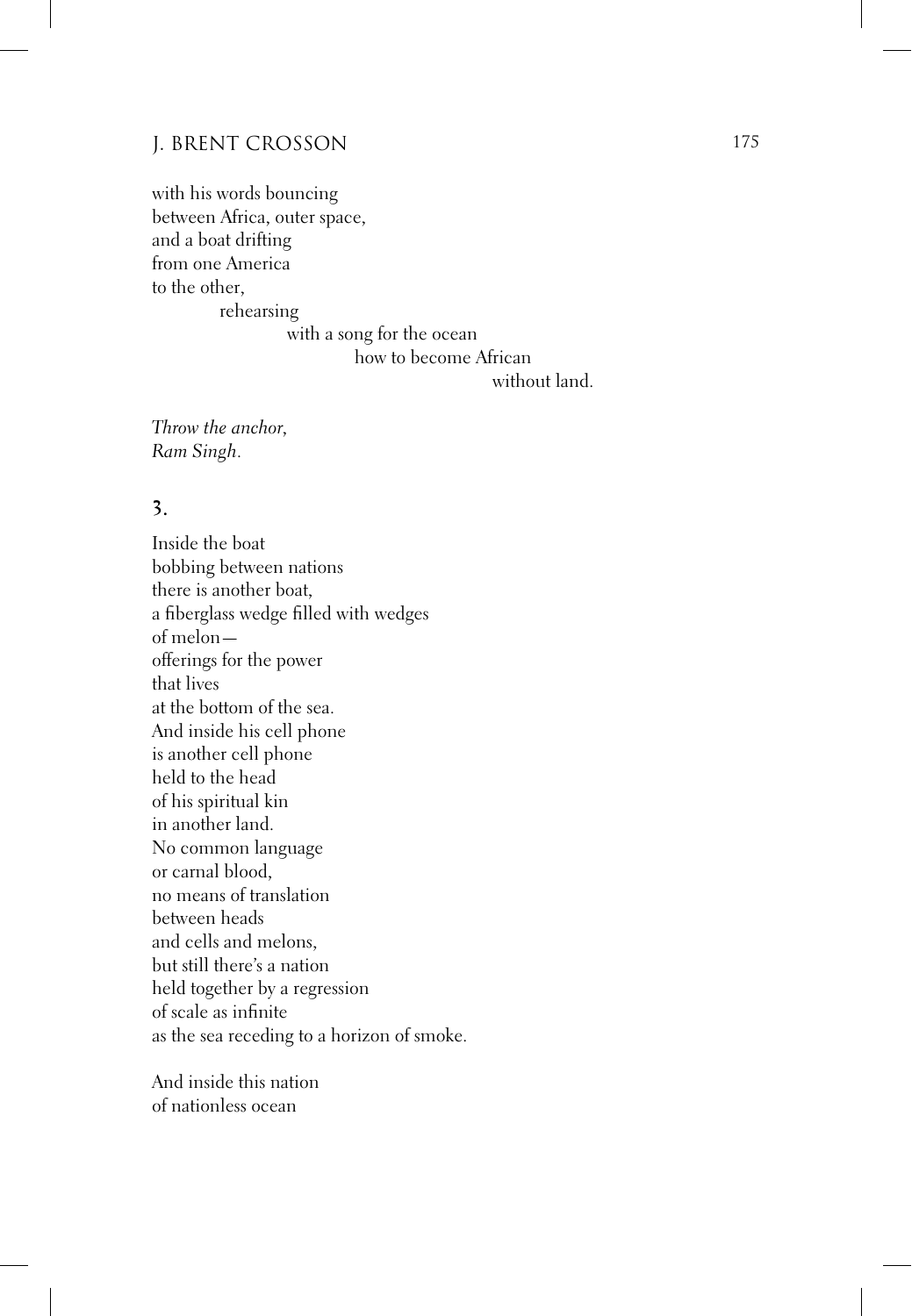

Figure 3: Flags at a Hindu Temple in Trinidad, 2011. Photograph by Olivia Fern.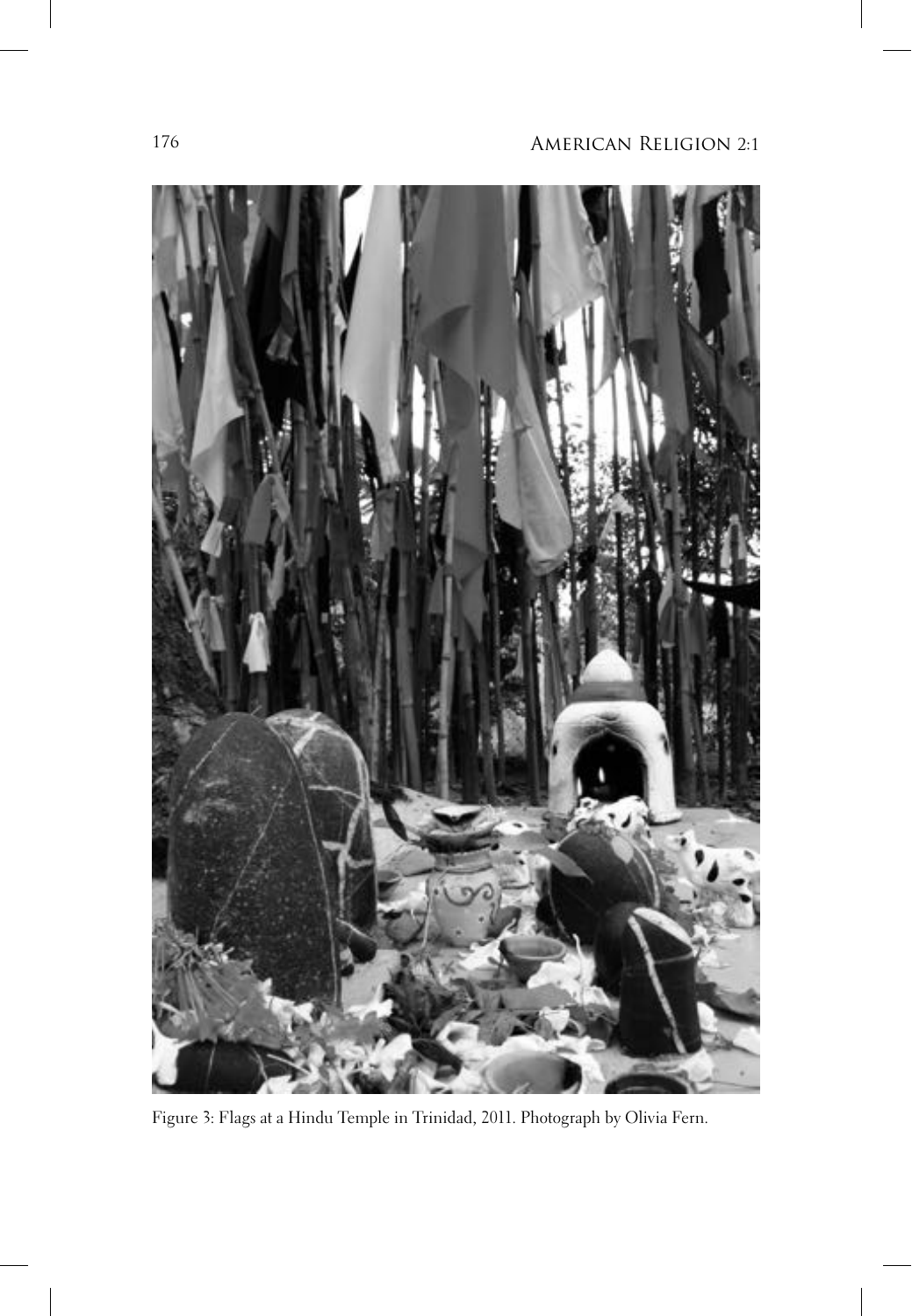there is an island that contains the nations. each with their own flags on bamboo poles. They jut above the concrete walls of Caribbean yards. Banners whose colors are the colors of the powers planted at their basesblue for Oshun or Shiva, yellow for Hanuman, St. Francis, or Osain. Spanish, African, or Indian, it all fits in to a boat or a cell or an island.

## $\overline{4}$ .

When the cellular triangle of Nigeria, Trinidad, and Venezuela meets at the solar apex of this spiritual OPEC, he says it's time to release the boat held within this one.

Unlike ours it doesn't float, leaves melons drifting like shipwrecked bodies on the surface while it sinks. But just so, when the drums begin to sound again, the boat's prow pops back upa compass needle pointing at the sun.

He waves off the drums, points at the boat with his Nokia phone,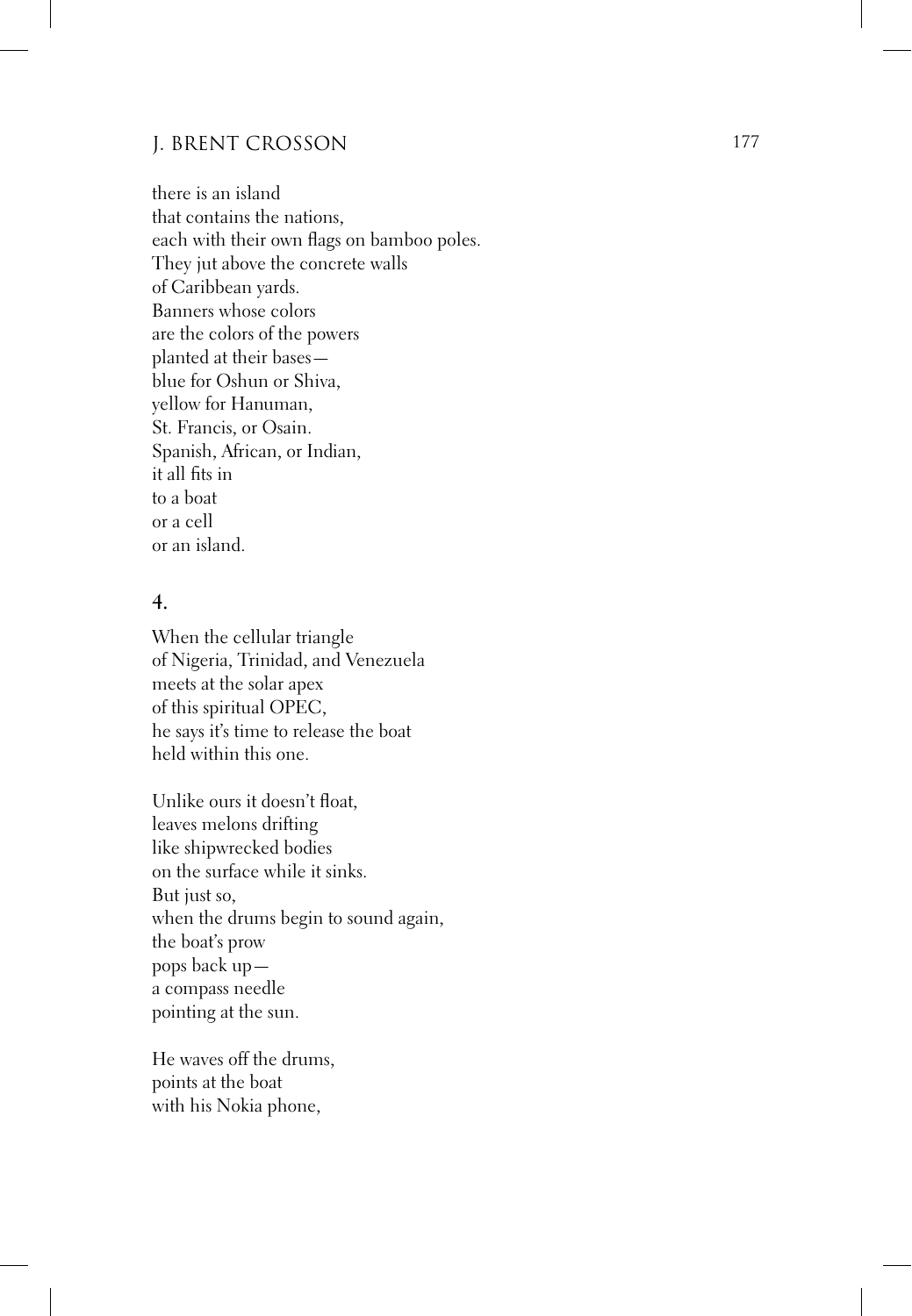

Figure 4: Gulf of Paria, Olokun Festival 2017, Photograph by the Author.